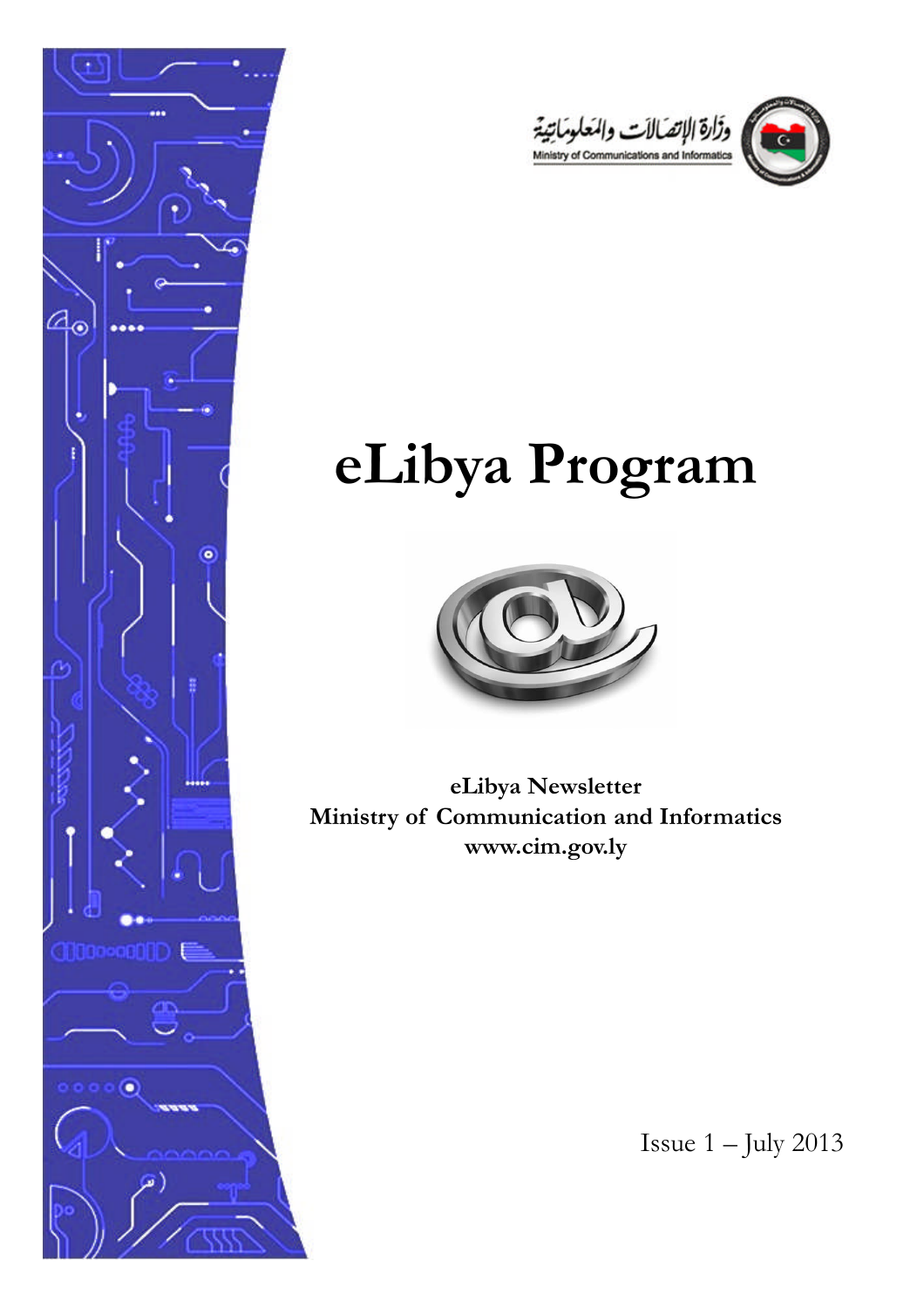#### Issue  $1 -$  July 2013



**Content**

| Introduction                                      | 1 |
|---------------------------------------------------|---|
| What is eLibya                                    | 1 |
| eLibya Objectives                                 | 2 |
| Benefits of eLibya                                | 2 |
| eLibya Strategy Phases and<br>Timeline            | 3 |
| Where are we Today                                | 4 |
| <b>Project Statistics</b>                         | 5 |
| Required Support from<br><b>Different Parties</b> | 5 |
| What is Next                                      | 6 |
|                                                   |   |

Ministry of Communications and Informatics *www.cim.gov.ly*

### **Introduction**

Today, Libyan communities have developed and changed in different ways, and the need to have a citizenfocused approach that would permit facilitating government services is noticeably increasing. The major targets associated with eLibya for the Libyan Government are to decentralize government services and increase accessibility to these services for the Libyan Citizen.

In order to realize the potential of e-government the challenge of integrating and aligning government processes in a well articulated

strategy should be in the horizon. The Libyan Government is keen on developing the right foundation for this transformation and therefore launched the eLibya Program.

We are delighted to announce this monthly newsletter that will provide you with general information, progress highlights and related insights. Additionally, we will be launching a facebook page and twitter account soon in an attempt to reach out to the citizens of Libya. Please stay tuned with us towards a successful eLibya Program.

# **What is eLibya**

The Libyan Government mandated the Ministry of Communications and Informatics (CIM) to develop an eGovernment strategy which aims at modernizing government services. This initiative aims at putting technology at the centre of government operations to enhance the services provided to all residents and businesses of Libya wherever they are and at all times, using modern communication

networks and systems. Substantial efforts are required for eLibya to become a reality. In this journey, it is essential to address the role of IT as a facilitator if the public sector is to be successful with the efficiency measures required to provide citizens with the diverse services they wish to receive. To manage the transition, however, the right steps must be taken; developing a well articulated strategy that spans all government entities and related stakeholders is the current area of focus.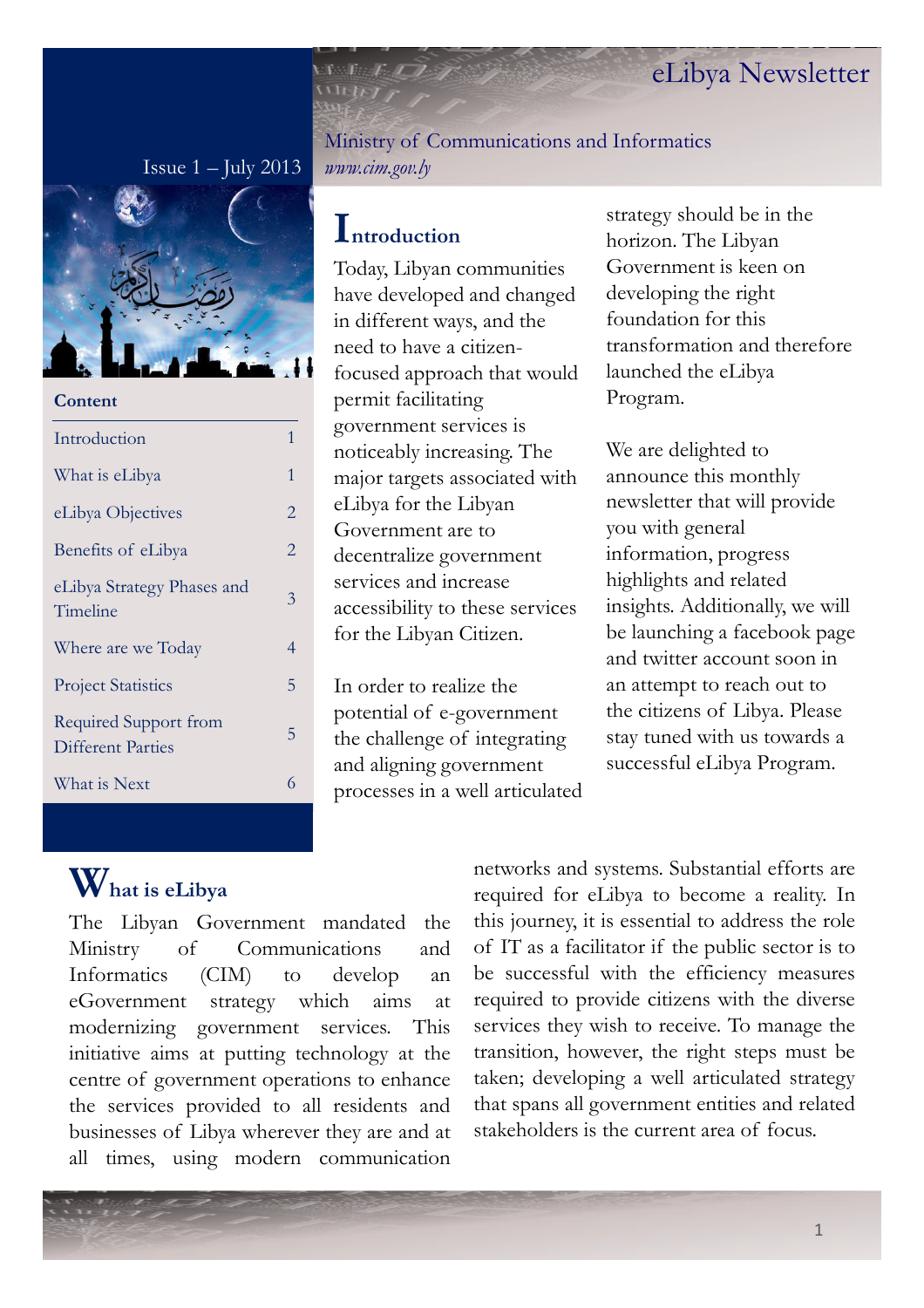Issue  $1 -$  July 2013

Ministry of Communications and Informatics *www.cim.gov.ly*



#### **eLibya Objectives**

T F T P

WEILT

*The right way forward is facing a complex and challenging IT agenda…*

**Libya National Strategic Directions**

# **Benefits of eLibya**

The number one reason for launching the eLibya initiative is to extend services to citizens everywhere. In simple terms, what does eLibya mean to the public of Libya:

- Speed and ease of access to services by creating new operational processes and developing current services
- Equal opportunities for all citizens and residents to access services
- Increased responsibility
- Increased transparency
- Increase the availability of general information
- Increased performance
- Reduced corruption
- Strengthening the private sector
- Decentralizing in the delivery of government services
- Government cost-cutting

**The eLibya Initiative Use of Technology to Deliver Services Develop Libya Knowledge Economy and Private Sector Participation Increased Efficiency & Effectiveness of Government Services**  $\begin{array}{|c|c|c|c|}\n\hline\n1 & 3 \\
\hline\n\end{array}$ ■ Modernization of Government processes, Services ■ Participate in enhancing and developing the applicable legislations ■ Providing electronic services across multiple channels creating participative environment between citizens, businesses, and government of ICT private sector on open data services **ICT** Capability building programs for government employees , business and citizen community Foster participation to build and deliver **Institutionalize** government ICT programs and collaboration with education institutions Integrating a scalable Government ICT Infrastructure that supports reliable delivery of government services for eGovernment, eCommerce, eHealth, and eEducation Decentralization of government services, accessible from everywhere **Increase** transparency

**"We can't change the wind, but we can adjust the sails."— Jim Rohn**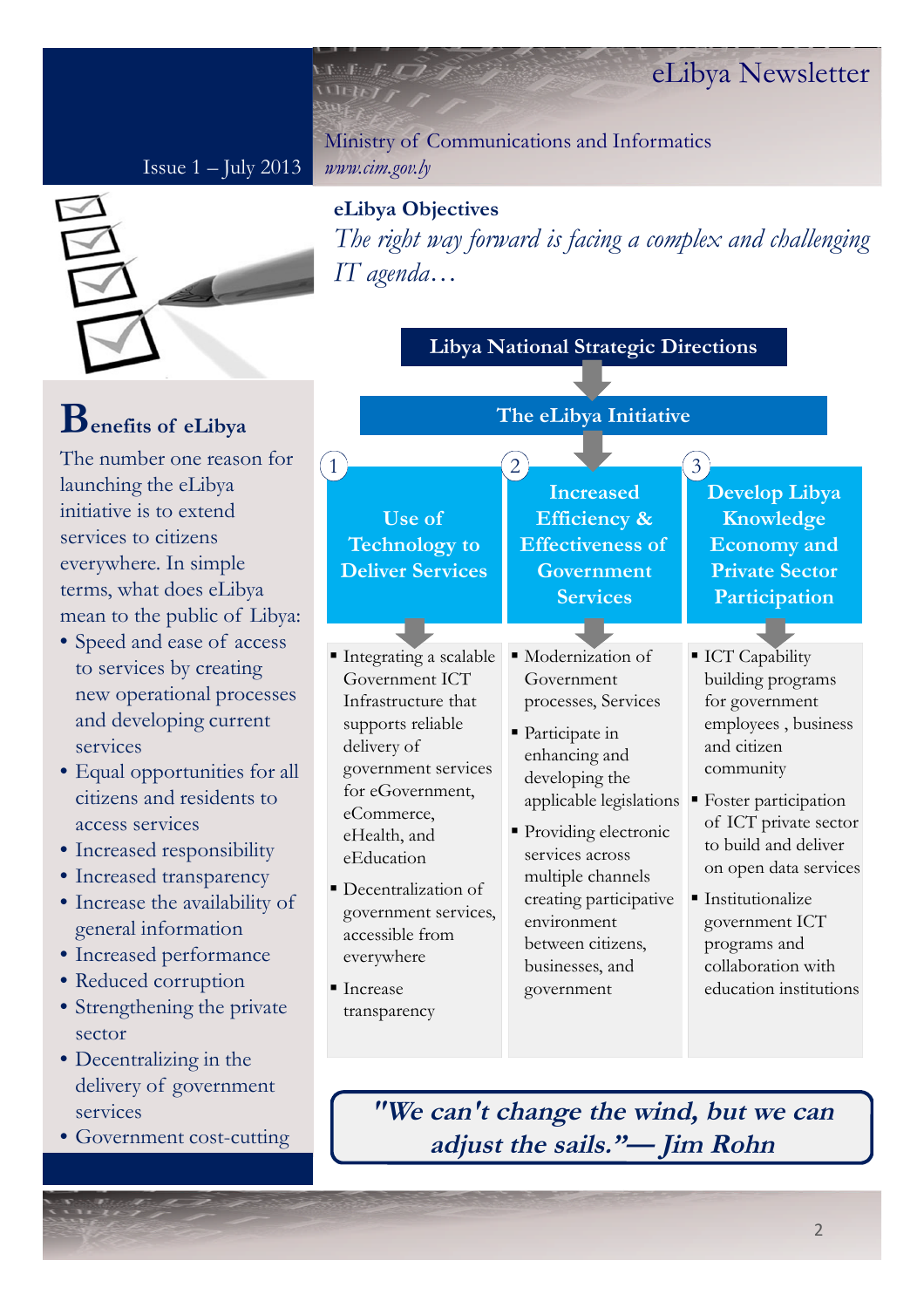Issue 1 – July 2013

 $\mathbb{R} \times \mathbb{R}$ WERE

> Ministry of Communications and Informatics *www.cim.gov.ly*

> > **We are here today**

> > > $\bm{\nabla}$



### **<sup>e</sup>Libya Strategy Phases and Timeline** *The eLibya strategy will be developed in 9 months…*

|                                                                |                          |                | <b>Duration</b> (Months) |                |                |   |                |   |                   |               |
|----------------------------------------------------------------|--------------------------|----------------|--------------------------|----------------|----------------|---|----------------|---|-------------------|---------------|
| <b>Activity</b>                                                | <b>Duration</b>          | $\overline{2}$ |                          | $\mathfrak{Z}$ | $\overline{4}$ | 5 | $\overline{6}$ | 7 | $\mathcal{S}_{0}$ | $\mathcal{G}$ |
| Stage 1 - eLibya Strategy Development                          | 9 Months                 |                |                          |                |                |   |                |   |                   |               |
| <b>Phase 1 - Assessment</b>                                    | 4 Months                 |                |                          |                |                |   |                |   |                   |               |
| Phase 1 – Benchmarking                                         | 1.5 Month                |                |                          |                |                |   |                |   |                   |               |
| Phase 1 – Quick wins Identification                            | During the<br>Assessment |                |                          |                |                |   |                |   |                   |               |
| Phase 2- eLibya Strategy Framework<br>Development              | 2 Month                  |                |                          |                |                |   |                |   |                   |               |
| <b>Phase 3- Integrated Architectures</b><br>Development        | 2 Months                 |                |                          |                |                |   |                |   |                   |               |
| Phase 4 - eLibya Strategy Formulation<br>& Roadmap Development | 2 Months                 |                |                          |                |                |   |                |   |                   |               |
| Phase 5 - eLibya Governance<br>Development                     | 2 Month                  |                |                          |                |                |   |                |   |                   |               |
| Phase 6 - eLibya Initiatives RFP<br>Development                | 2.5<br><b>Months</b>     |                |                          |                |                |   |                |   |                   |               |
| Stage 2- eLibya Key Frameworks<br>Development                  | 2 Months                 |                |                          |                |                |   |                |   |                   |               |
| <b>Phase 7 – eCommerce Framework</b><br>Development            | 2 Months                 |                |                          |                |                |   |                |   |                   |               |
| <b>Phase 8 – eEducation Framework</b><br>Development           | 2 Months                 |                |                          |                |                |   |                |   |                   |               |
| Phase 9 - eHealth Framework<br>Development                     | 2 Months                 |                |                          |                |                |   |                |   |                   |               |
| Project Management & Change<br>Management                      | Project Life<br>Cycle    |                |                          |                |                |   |                |   |                   |               |
|                                                                |                          |                |                          |                |                |   |                |   |                   |               |

"You must be the change you wish to see in the world."  $-$ **Mahatma Ghandi**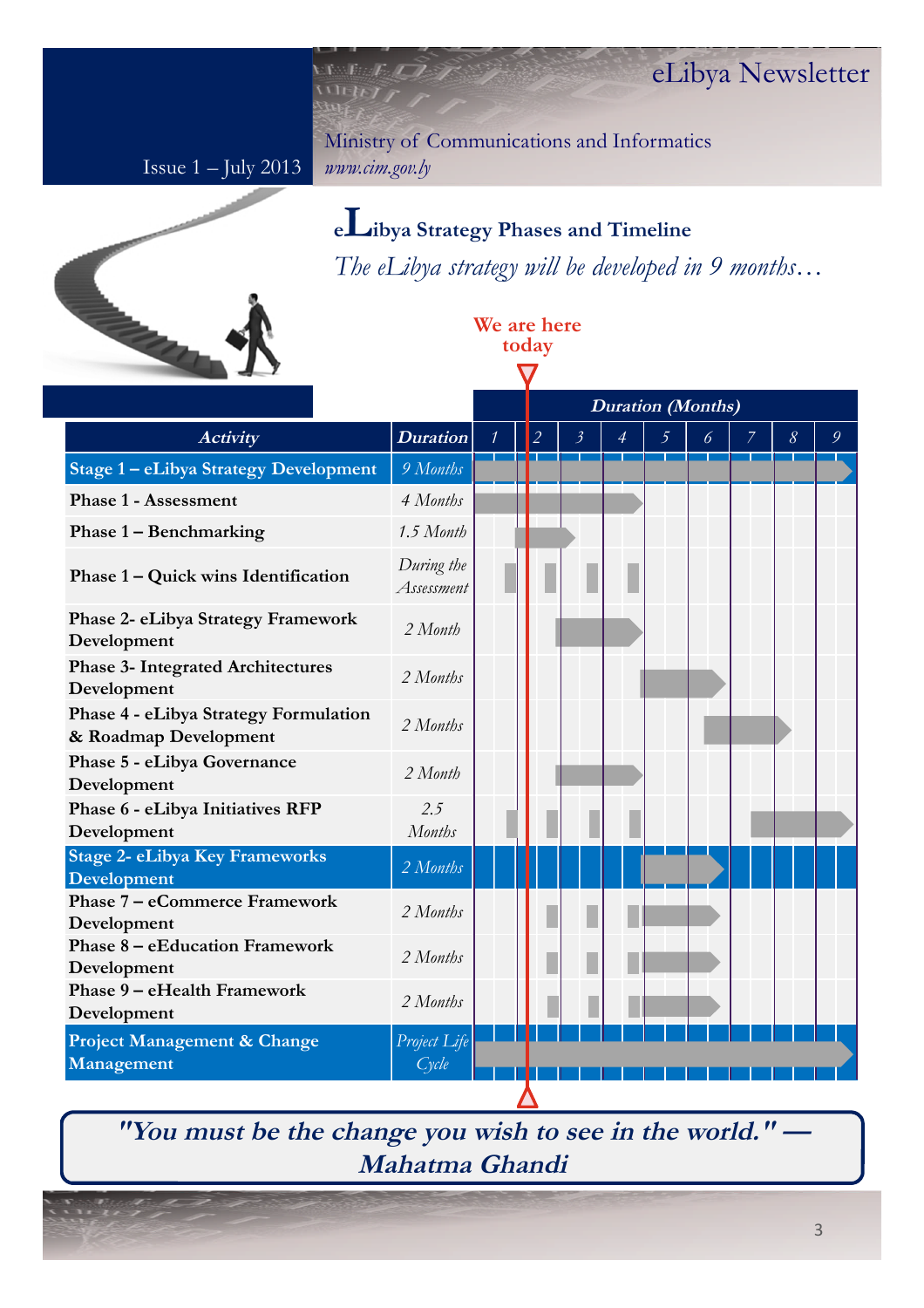Issue  $1 -$  July 2013



Ministry of Communications and Informatics *www.cim.gov.ly*

## **Where are we Today**

 $U$ F $(t)$ 

*Today we have completed 20% of the assessment and benchmarking phase and we are planning to launch the framework development phase to detail the vision, mission and objectives of eLibya Program…*

| <b>Activity</b>                                                | Completion  |
|----------------------------------------------------------------|-------------|
| Phase 0: Mobilization                                          | 100 %       |
| Phase 1: Assessment & Benchmarking                             | 20%         |
| Phase 2: e-Libya Strategy Framework Development                | Not Started |
| Phase 3: Integrated Architectures Development                  | Not Started |
| Phase 4: e-Libya Strategy Formulation & Roadmap<br>Development | Not Started |
| Phase 5: e-Libya Governance Development                        | Not Started |
| Phase 6: e-Libya Initiatives RFP Development                   | Not Started |
| Phase 7: eCommerce Framework Development                       | Not Started |
| Phase 8: eEducation Framework Development                      | Not Started |
| Phase 9: eHealth Framework Development                         | Not Started |
| Project Management and Change Management                       | 20%         |

### **"The first step toward change is acceptance. Once you accept yourself, you open the door to change." —Will Garcia**